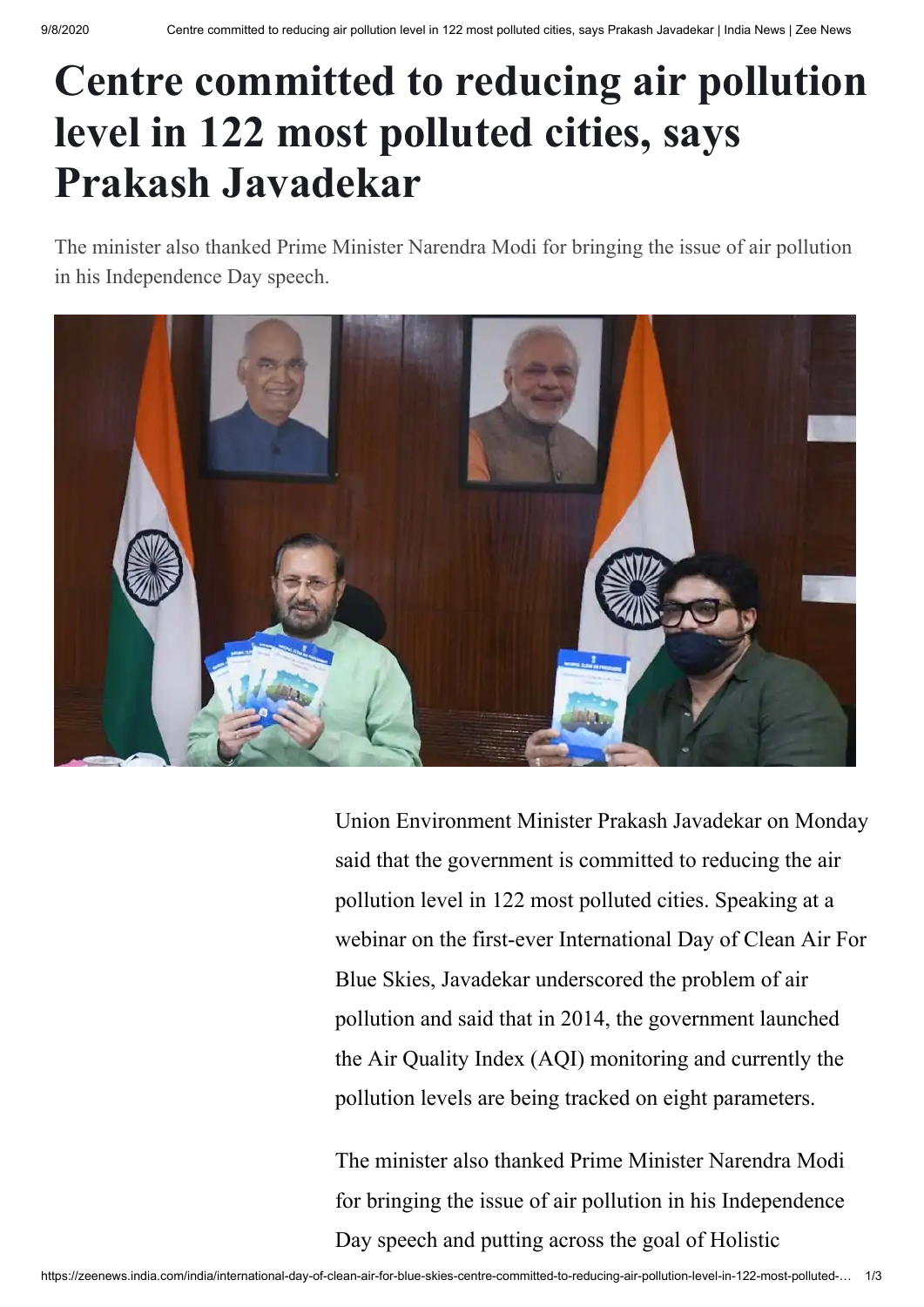improvement in air quality in 100 cities. Prime Minister himself is determined to bring this change, said the union Environment Minister.

Javadekar along with Minister of State Babul Supriyo and Secretary, Ministry of Environment, R P Gupta launched a brochure on Integrated Measures to Combat Air Pollution under the National Clean Air Programme (NCAP).

The Minister said that with the country now having migrated to BS-VI standards, quality petrol and diesel is provided in the country, which is an important initiative to fight against pollution. He said that in the last few years, roads and highways are being constructed by the government at a record pace and due to this less pollution is taking place in comparison to previous times.

Stressing that states must now work with city-specific plans, as every city has a different source of pollution the Environment Minister said that the use of the electric vehicle must be encouraged. He said brick kilns in various states should adopt zig-zag technology to reduce pollution emerging out of them. The Union Minister said that people participation is must to clean the air. Car-pooling and use of public transport must be promoted.

In January 2019, the Environment Ministry had launched National Clean Air Programme (NCAP) to tackle the problem of air pollution in a comprehensive manner with a arget to achieve 20 to 30 per cent reduction in PM 10 and M 2.5 concentrations by 2024 keeping 2017 as the base

Share:

Written By: **ZE:** [Zee Media Bureau](https://zeenews.india.com/author/zee-media-bureau)

Edited By:

[Ananya Das](https://zeenews.india.com/author/ananya-das)

Updated: Sep 08, 2020, 01:29 AM IST

## **Highlights**